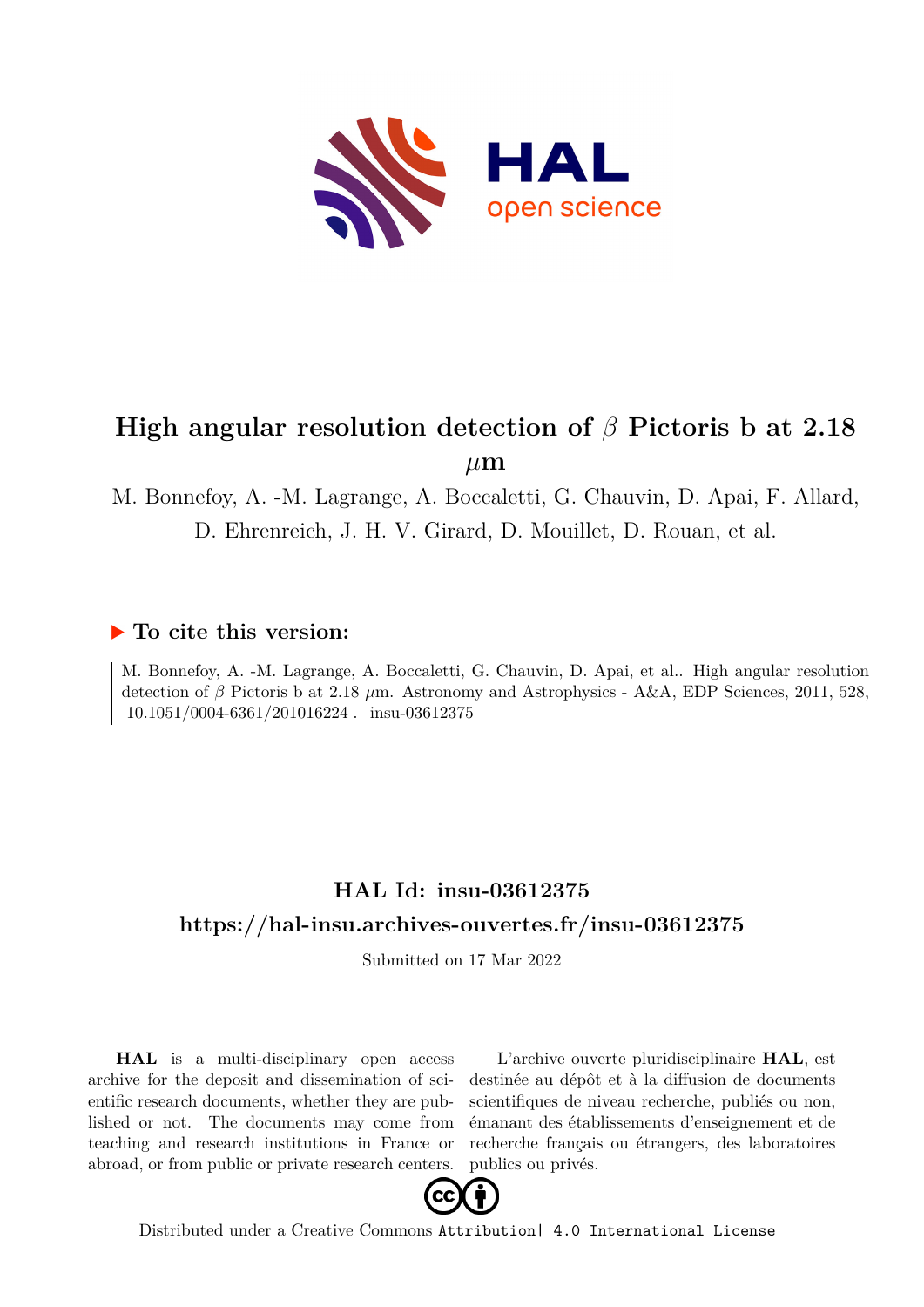LETTER TO THE EDITOR

### **High angular resolution detection of** β **Pictoris b at 2.18** μ**m**

M. Bonnefoy<sup>1,2</sup>, A.-M. Lagrange<sup>1</sup>, A. Boccaletti<sup>3</sup>, G. Chauvin<sup>1</sup>, D. Apai<sup>4</sup>, F. Allard<sup>5</sup>, D. Ehrenreich<sup>1</sup>, J. H. V. Girard<sup>6</sup>, D. Mouillet<sup>1</sup>, D. Rouan<sup>3</sup>, D. Gratadour<sup>3</sup>, and M. Kasper<sup>7</sup>

- $1 \text{ UJF-Genoble } 1 / \text{CNRS-INSU}$ , Institut de Planétologie et d'Astrophysique de Grenoble (IPAG) UMR 5274, Grenoble 38041, France
- <sup>2</sup> Max Planck Institute for Astronomy, Königstuhl 17, 69117 Heidelberg, Germany
- e-mail: bonnefoy@mpia-hd.mpg.de
- <sup>3</sup> LESIA, Observatoire de Paris, 5 place Jules Janssen, 92195 Meudon, France
- <sup>4</sup> Space Telescope Science Institute, 3700 San Martin Drive Baltimore, MD 21218, USA
- <sup>5</sup> Centre de Recherche Astronomique de Lyon, 46 allée d'Italie, 69364 Lyon Cedex 7, France
- <sup>6</sup> European Southern Observatory, Casilla 19001, Santiago 19, Chile
- <sup>7</sup> European Southern Observatory, Karl Schwarzschild St 2, 85748 Garching, Germany

Received 29 November 2010 / Accepted 25 January 2011

#### **ABSTRACT**

Context. A giant planet was recently discovered around the young star  $\beta$  Pictoris. This planet is the closest to its parent star ever imaged. With an estimated mass of about 9  $M_{\text{Jup}}$  and separation of 8–15 AU, it explains most of the peculiarities of β Pictoris and its disk.

Aims. Previous detections were made in the L' band (3.8  $\mu$ m) and at 4.05  $\mu$ m. We recorded new  $K_s$ -band data (2.18  $\mu$ m) in order to measure its color and get an additional estimate of its mass and effective temperature

Methods. Angular differential *<sup>K</sup>*s-band images of β Pictoris were recorded with NaCo in March and April 2010.

Results. The companion is detected at *<sup>K</sup>*s. This independently confirms the physical nature of β Pictoris b inferred from the *<sup>L</sup>* and NB\_4.05 bands. The increase of the projected separation between October–December 2009 and April 2010 observations is consistent within error bars with the expected orbital motion. Using the absolute  $K_s$  photometry, "hot start" evolutionary models predict a mass of 7–11  $M_{\text{Jup}}$  in agreement with previous estimates. Moreover, this mass is compatible with  $T_{\text{eff}} = 1700 \pm 300$  K derived from the comparison of the  $K_s - L'$  color with those generated using synthetic spectra.

**Key words.** instrumentation: adaptive optics – stars: early-type – planetary systems – stars: individual  $\beta$  Pictoris

#### **1. Introduction**

Since the discovery of circumstellar debris disks in the eighties, the young  $(12^{+8}_{-4}$  Myr; Zuckerman et al. 2001) and close (19.44 ± 0.05 pc; van Leeuwen 2007) A5V star  $\beta$  Pictoris has been considered as a prototype of young planetary systems. Together with the other imaged debris disks, this system enables the study of the physical and chemical characteristics of sites where planetary formation is ongoing or just finished. Recently, we were able to detect a companion that orbits the star at a distance ranging between 8 and 15 AU. Its  $L' = 11.20 \pm 0.15^1$  apparent magnitude translates into a temperature of ∼1500 K and a mass of ∼8 *M*Jup according to Lyon's group models (Baraffe et al. 2003). As such, and if located at 8–15 AU, the companion could explain most morphological (asymmetries) and dynamical peculiarities of the  $\beta$  Pictoris dust system, as well as the falling evaporating bodies phenomenon at the origin of the replenishment of the disk gas phase. In particular, it could explain the characteristics of the warp observed within the inner part of the disk (Lagrange et al. 2010, and references therein; hereafter L10). Interestingly in the present context of planet formation theories,  $\beta$  Pictoris b is located in the disk region where giant planets can form by core-accretion, in contrast to the few other planets detected by direct imaging so far (Marois et al. 2008; Kalas et al. 2008; Chauvin et al. 2005a,b; Lafrenière et al. 2010), which are located farther away from their parents.

The mass determination of  $\beta$  Pictoris b and those of the other imaged planets relie however on the model-dependent luminosity-mass relation provided by the so-called evolutionary models. The "hot-start" evolutionary models consider the formation of planets by a spherical collapse of a gaseous cloud, where all the released gravitational energy is transfered into heat. The young planet is therefore hot during its first 100 Myr, which may allow the direct detection of the planet around young stars with current instruments. Recently, however, Fortney et al. (2008) have developed an alternative "cold-start" model, in which a significant amount of energy is lost during the gas accretion process. This model accounts for the stages of core accretion. As a result of this loss of energy, Fortney et al. (2008) predict planets much fainter than the "hot-start" model predictions at young ages: a 10  $M_{\text{Jup}}$  planet for instance is predicted to be 7 mag fainter in the *K* band at 10 Myr. Under these assumptions, and except during the very short accretion stage, young planets would not be detectable with current instruments. We note that the difference between both models decreases with time, but remains significant up to 1 Gyr for very massive planets.

Based on observations collected at the European Southern Observatory, Chile, ESO. Program ID: 284.C-5057.

<sup>&</sup>lt;sup>1</sup> Taking the weighted mean and the standard deviation of the different values reported in Lagrange et al. (2009) and Lagrange et al. (2010).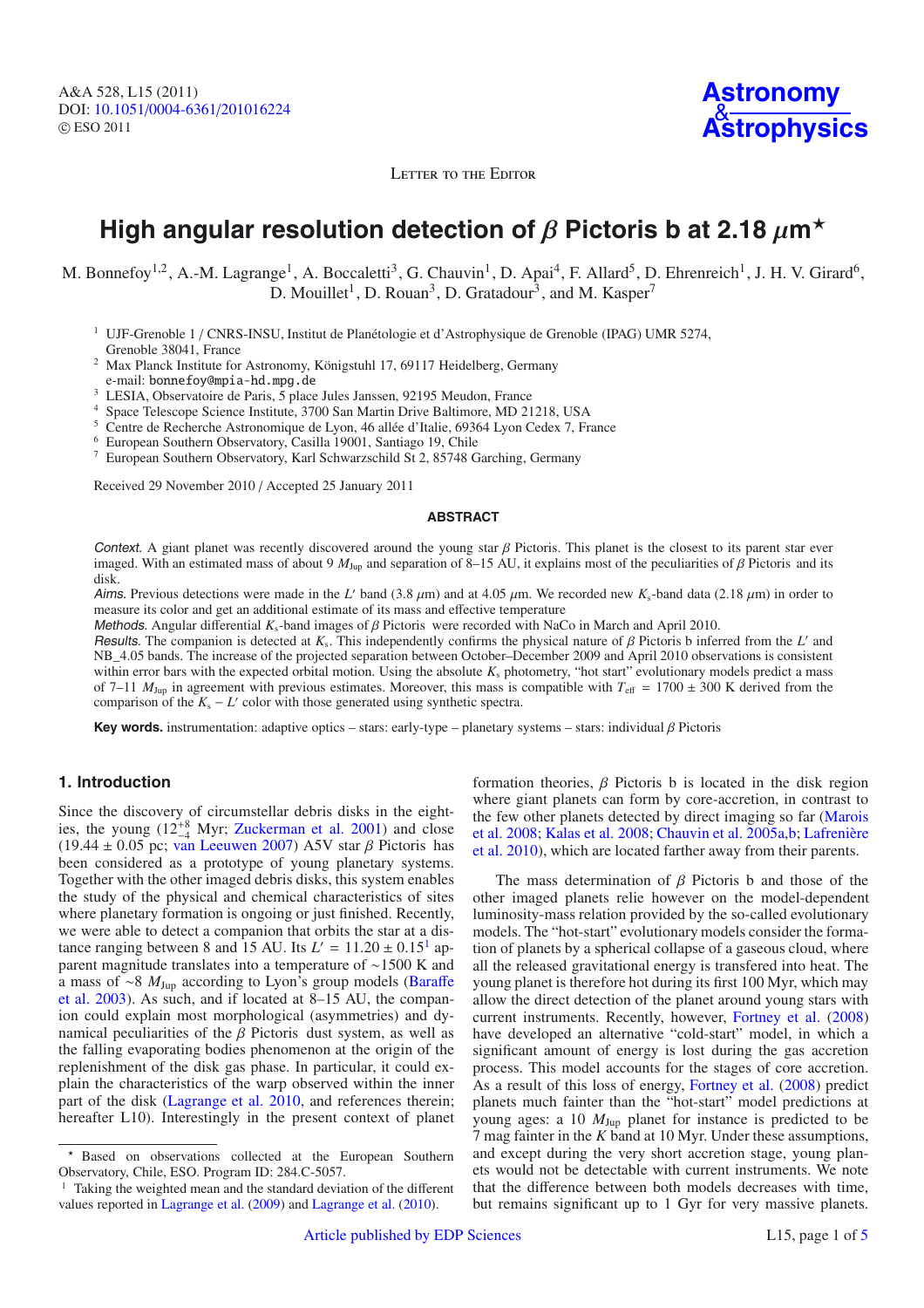| Mode       | Date       | Band        | Density filter | Camera DIT      | (S)  | <b>NDIT</b> | $N_{\rm exp}$ | $\theta_{\text{start}}/\theta_{\text{end}}^a$ | $\langle EC\rangle^b$<br>$(\%)$ | $\langle \tau_0 \rangle^c$<br>(ms) |
|------------|------------|-------------|----------------|-----------------|------|-------------|---------------|-----------------------------------------------|---------------------------------|------------------------------------|
| <b>PSF</b> | 2010-03-20 | K.          | ND-Short       | S <sub>13</sub> | 0.35 | 100         | 8             | 62.3/63.8                                     | 42.3                            | 3.3                                |
| Sat.       | 2010-03-20 | $K_{s}$     | —              | S <sub>13</sub> | 0.35 | 100         | 120           | 64.0/83.9                                     | 36.9                            | 3.7                                |
| <b>PSF</b> | 2010-04-10 | K.          | ND-Short       | S <sub>27</sub> | 0.15 | 100         | 8.            | 60.4/61.2                                     | 22.1                            | 7.9                                |
| Sat.       | 2010-04-10 | $K_{\rm e}$ | -              | S27             | 0.15 | 150         | 160           | 62.1/82.2                                     | 20.4                            | 7.4                                |

**Table 1.** Observing log of the β Pictoris data, and corresponding atmospheric conditions.

**Notes.** (*a*) Range of parallactic angles (*θ*) at the start/end of the observation. <sup>(*b*)</sup> The average coherent energy (*K*-band) as estimated online by the AO system. (*c*) The average coherence time as estimated online by the AO system.

Because these different models, which probably represent two extreme situations, have not been calibrated so far, their reliability is still questionable. This is why detecting and characterizing the properties of young giant planets, and ultimately measuring their masses, is fundamental to validate the models.

In order to further constrain the  $\beta$  Pictoris b properties (magnitude, colors), we performed high-contrast and high-spatial resolution observations with NaCo (Rousset et al. 2003; Lenzen et al. 2003) at *K*<sup>s</sup> in early 2010. We present these observations in Sect. 2 and discuss them in Sect. 3.

#### **2. Observations and data reduction procedures**

#### 2.1. Observations

 $K_s$ -band images of  $\beta$  Pictoris were obtained in March and April 2010 with the VLT/NaCo instrument in service mode operated in angular differential imaging (hereafter ADI, Marois et al. 2006). The visible wavefront sensor was used with the  $14 \times 14$  lenslet array, together with a visible dichroic that transmits the visible light to the wave front sensor and the IR light to CONICA. We chose the CONICA S13 camera in March and the S27 camera in April. They provide pixel scales of 13.27 and 27.15 mas, respectively. Saturated images of  $\beta$  Pictoris were recorded, along with a few non saturated images to estimate the stellar pointspread-function (PSF) and serve as a photometric calibrator. In March we adopted a two-position dithering pattern every three  $DIT \times NDIT$  exposures with  $DIT = 0.35$  s, and  $NDIT = 100$ . In April we chose a four-position dithering pattern every two  $DIT \times NDIT$  exposures with  $DIT = 0.15$  s and NDIT=150. The DIT were chosen so as to saturate the PSF core of  $\beta$  Pictoris over ∼8 pixels. Each frame was stored in a datacube. Both settings allow accurate sky and instrumental background removal. For the PSF images, a neutral density filter (transmission  $= 1.12\%$ , Boccaletti et al. 2008) was inserted in the CONICA optical path. Finally, twilight flat-fields were recorded as well.

The log of the observations is reported in Table 1, along with the observing conditions. We note that as the star was fairly low on the horizon, the variations of the parallactic angle and hence the field-of-view (FoV) rotation during the saturated sequences were relatively small  $(2.2 \times FWHM)$  at a separation of 350 mas for the March and April observations) at the separation of the companion. This value is nevertheless high enough to perform ADI reduction (see below).

#### 2.2. Data reduction

The reduction procedure basically follows that described in the supporting online material<sup>2</sup> of Lagrange et al.  $(2010)$ . The scheme consists of 1) correcting each image in each datacube for background and sky variations as well as bad/hot pixels; 2) rejecting the frames with low-Strehl ratio<sup>3</sup>; 3) collapsing the cubes<sup>4</sup>; 4) recentering the "cleaned" images thus obtained; 5) estimating the stellar halo for each image; 6) subtracting the estimated stellar halo from each image; 7) derotating the residual images thus obtained; and 8) stacking (average or median) the derotated residual images. The most critical steps are the centering of the data, which limits the final astrometric precision of the companion position, and the estimate of the stellar halo, which affects the levels of residuals. The centering is done either with a cross-correlation of the different images, or fitting a Moffat function.

The estimate of the star halo is made using two different ADI algorithms:

- − For each image *i*, we select first the images of the data set for which the FoV has rotated by more than  $\alpha \times FWHM$  at the approximate separation of β Pictoris b, ie 26 pixels (S13 data) or 13 pixels (S27 data). Among these selected images, we keep the *n* closest in time. These n images are then averaged and subtracted to image *i*. The individual residuals thus obtained are derotated. Their mean or median is then computed to obtain the final image. Different values of  $\alpha$  and  $n$ were tried. The optimal results are obtained for  $n = 6$  and  $\alpha$  $= 1.2$  (S13) and 1.0 (S27). We note that the best values of  $\alpha$ are a compromise between having a large field rotation and a large number of usable files. This method is referred to as  $Red<sub>1</sub>$ .
- We developed an algorithm following the Lafrenière et al. (2007) LOCI approach. The halo is estimated and subtracted for a given input frame *i* inside *N* boxes (radially and azimuthally defined), taking a linear combination of the input frames. The coefficients of the combination are determined so as to minimize the residual variations inside an optimization zone taken on the halo-subtracted image *i*. Optimization regions are much bigger (typically 300 *FWHM* in area) than subtracted zones to avoid self-eliminating point-like objects. The LOCI provides the best extraction of the planetary signal for  $\alpha = 0.5$  and using 40 to 80 frames out of 120. This method is referred to as  $\text{Red}_2$ .

<sup>2</sup> [http://www.sciencemag.org/cgi/content/full/science.](http://www.sciencemag.org/cgi/content/full/science.1187187/DC1) [1187187/DC1](http://www.sciencemag.org/cgi/content/full/science.1187187/DC1)

When the Strehl is low, the flux is less concentrated into the saturated area. We then integrated the flux over a circular apperture centered on the star in each cube frames. We computed the mean and the standard deviation ( $\sigma$ ) of the values. The frames whose integrated flux was lying  $\kappa \times \sigma$  above the mean were rejected.  $\kappa$  was set to 3.

Given the relatively short exposure times (22.5 to 35 s), and the star position at the observing time, the FoV did not rotate significantly during the recording of each data cube, so that the data within each cube can be safely averaged out into a single frame without this impacting on the image quality.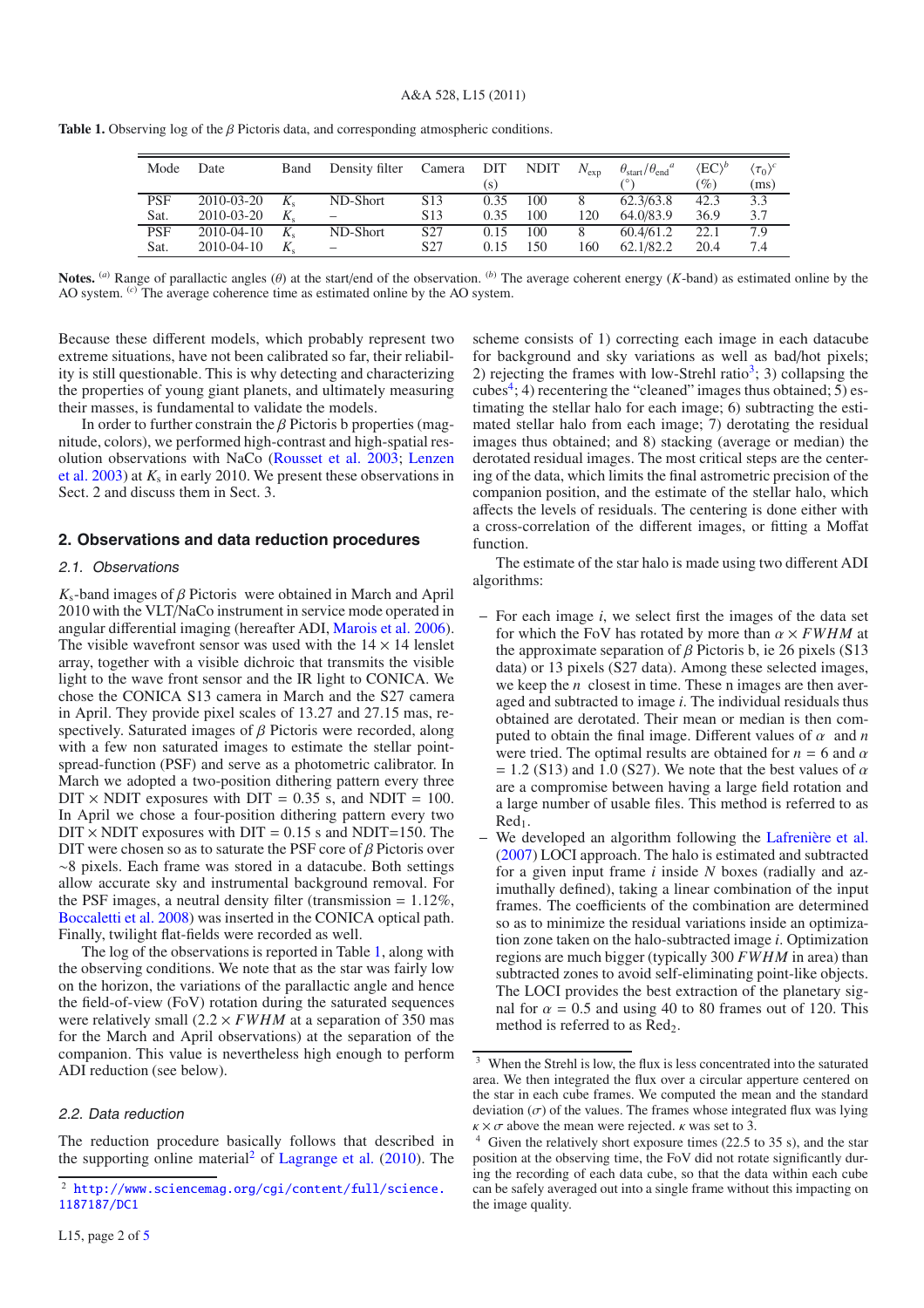#### 2.3. Photometric measurements

Some of the planet flux was self-substracted during the stellar halo removal process. To retrieve the photometric information inside our final images, we followed two approaches:

- − We inject five artificial planets (AP) into the raw images at a separation similar to that of  $\beta$  Pictoris b, but with different projection angles (referred to as sym. AP). The AP is built using the unsaturated reduced image of  $\beta$  Pictoris scaled to a given planet magnitude. We then search for the averaged flux that minimizes the difference between  $\beta$  Pictoris b and the fake planets. The standard deviation of flux ratio values derived from the set of fake planets gives an estimate of the error on the planet flux.
- − We inject AP with a given flux at the position of the detected source, and subtract it to this source into the raw images (referred as *ne*g.*AP*). We iterate with different AP fluxes and injection positions to minimize the standard deviation of the residuals inside a radially and azimuthally limited aperture centered at the position of the companion. The moderate dispersion of optimals injected AP flux found using different apertures sizes  $(240 \text{ mas } \leq R_{\text{in}} \leq 300 \text{ mas})$ , 400 mas  $\le R_{\text{out}} \le 500$  mas,  $10^{\circ} \le \Delta \theta \le 90^{\circ}$  with  $R_{\text{in}}$  and  $R_{\text{out}}$  the inner and outer radii and  $\Delta \theta$  the azimuthal exten- $R_{\text{out}}$  the inner and outer radii, and  $\Delta\theta$  the azimuthal extension on each side of the companion) for the estimate of the residuals provides an estimate of the photometric error.

The photometry is measured on the data reduced with  $\text{Red}_1$  only, because this method limits nonlinear flux losses.

#### 2.4. Astrometric measurements

To derive the separation and position angle of the companion with respect to the star, we need to locate the accurate position of the planet and that of the star on the detector pixels. For the companion we considered two methods:

- − LOCI images provide the best speckle rejection and are therefore more appropriate to accurately locate the position of the planet with a straightforward algorithm (in most cases the planet is brighter than the speckles). Gaussian fitting is applied on a representative set of LOCI images (various parameters are used) in the S13 and S27 data. We then obtained the means and standard deviations.
- We cross-correlated and subtracted an AP pattern injected at and slightly around the estimated position of the companion (changing the injection position by up to 0.5 pixel with 0.1 pixel increments) inside the  $\text{Red}_1$  images. This method is applied while estimating the photometry with *ne*g.*AP*. The error on the position is derived considering the extrema of the different optimal injection coordinates, for which the injection flux lies between  $\pm \varepsilon$  of the optimal injection flux.  $\varepsilon$  is the minimum standard deviation found for the optimal injection flux. It also takes into account the influence of the size of the optimization zone.

The star location is measured on the median of the saturated images by fitting a Moffat function. But the saturation causes the centroid estimate to be impacted by some very close speckles. We then built a fake saturated PSF using the non-saturated frames to quantify this effect and account for it in our error bars (between 0.1 and 0.4 pixel). The final projection angles (PA) and separations  $(\rho)$  are reported in Table 2. As expected, the imperfect determination of the centroid of the star caused by the saturation is the largest source of uncertainty in the astrometric position of the planet. the residuals.

**Table 2.** Photometric and astrometric measurements in the  $K_s$  band.

| Camera          | <b>Methods</b>          | $\Delta K_{s}$ | Ω            | PA              |
|-----------------|-------------------------|----------------|--------------|-----------------|
|                 |                         | (mag)          | (mas)        |                 |
| S <sub>13</sub> | Red <sub>1</sub> /symAP | $9.2 \pm 0.3$  |              |                 |
| S <sub>13</sub> | $Red_1/neg. AP$         | $9.2 \pm 0.1$  | $346 \pm 9$  | $210.4 \pm 0.8$ |
| S <sub>13</sub> | $Red_2/-$               |                | $343 \pm 12$ | $209.3 \pm 0.3$ |
| S27             | Red <sub>1</sub> /symAP | $9.2 \pm 0.2$  |              |                 |
| S27             | $Red_1/neg. AP$         | $9.2 \pm 0.1$  | $346 \pm 12$ | $207.8 \pm 2.0$ |
| S27             | $\text{Red}_2/-$        |                | $355 \pm 2$  | $208.6 \pm 1.3$ |
|                 |                         |                |              |                 |



**[Fig. 1.](http://dexter.edpsciences.org/applet.php?DOI=10.1051/0004-6361/201016224&pdf_id=1)**  $\beta$  Pictoris b at  $K_s$ . *Top*:  $K_s$ , S13 data, with a 13 mas/pixel sampling (*left*) and *K*s, S27 data, with a 27 mas/pixel sampling (*right*). These images were obtained with method Red<sub>1</sub>. *Bottom*:  $K_s$ , S13(*left*) and  $K_s$ , S27 data (*right*) reduced with method  $\text{Red}_2$  (LOCI).

#### **3. Results and discussion**

#### 3.1. <sup>β</sup> Pictoris <sup>b</sup> at *<sup>K</sup>*<sup>s</sup>

Figure 1 shows the images obtained during both runs. They do confirm the planet detection. Together with the detection at *M* band with the recently available apodizing phase plate (APP) device on NaCo (Quanz et al. 2010, hereafter Q10), we now have two confirmations of the β Pictoris b recovery.

We find separations (331–358 mas) and PA (205.8–211.2°) in agreement with the Q10 values. The planet separation has then increased between October–December 2009 and April 2010. The variation agrees with an edge-on orbital motion in the sense of rotation of the β Pictoris disk. (27 mas between October– December 2009 and April 2010 for an orbit with a semi-major axis  $a = 8$  UA, an excentricity  $e = 0.05$ , and a periastron longitude  $\omega = -55^{\circ}$ . Further measurements will be necessary to secure and monitor this small orbital variation.

The photometric measurements are also reported in Table 2. Both photometric methods lead to similar contrast values that do not depend on the camera. The uncertainties are reduced however when using *neq.AP*. We finally adopt  $\Delta K_s = 9.2 \pm$ 0.1 mag. We retrieved the NaCo  $K_s$ -band magnitude of the star  $(K_s[NaCo] = 3.444 \pm 0.009$  mag) from the ESO *K*-band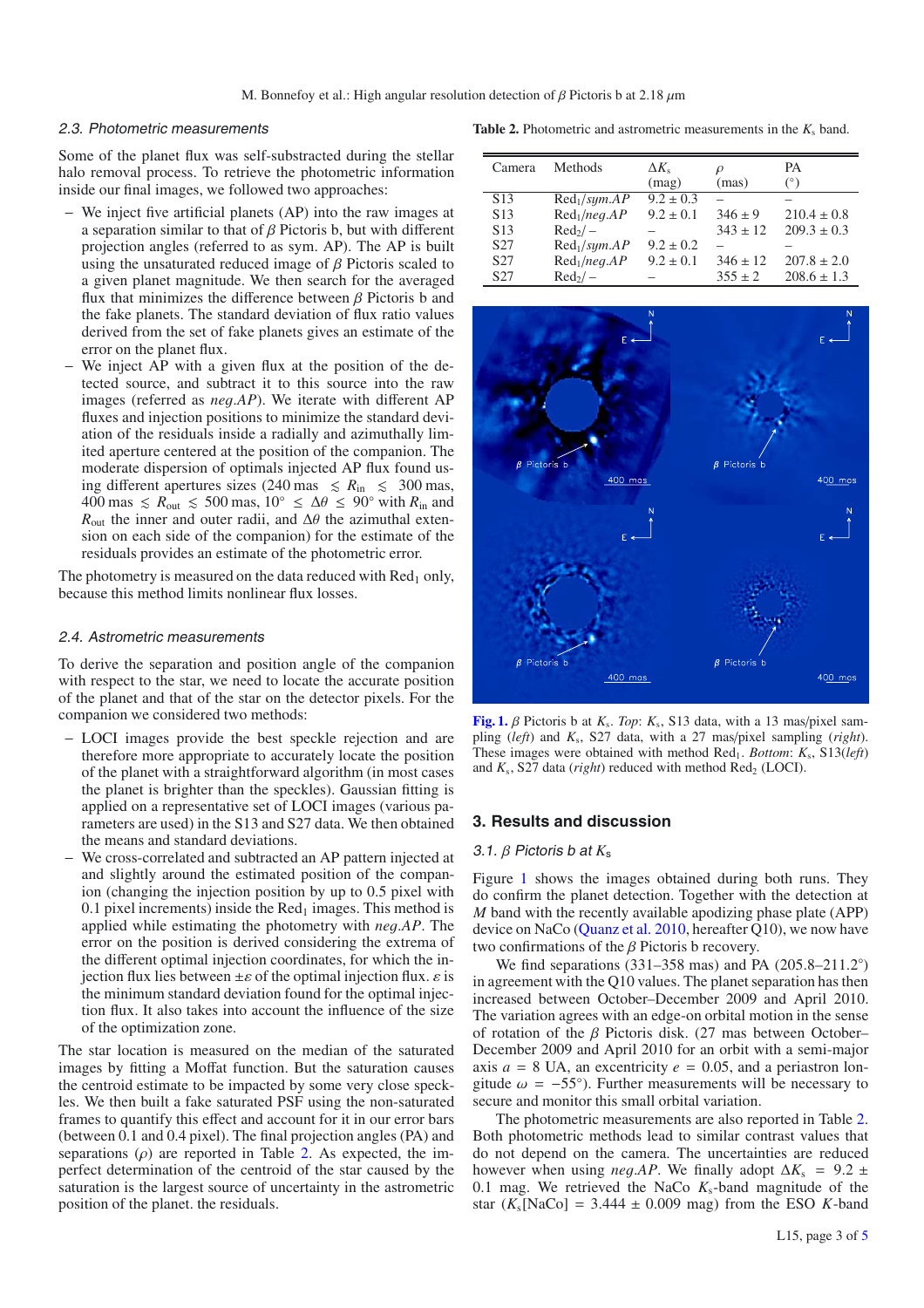

**[Fig. 2.](http://dexter.edpsciences.org/applet.php?DOI=10.1051/0004-6361/201016224&pdf_id=2)**  $K - L'$  color of  $\beta$  Pictoris b (dashed zone; transferred from the NACO to the MKO system) compared with those of field dwarfs (blue spots) and young substellar objects (black dots). The color is compatible with those of field L1–T0 dwarfs.

magnitude of van der Bliek et al. (1996). We first derived the 2MASS magnitude of the star<sup>5</sup> from updated transformation formulas<sup>6</sup> of Carpenter (2001). We found an additional 0.007 mag shift between the NaCo and the 2MASS systems using the spectrum of an A5 star of the Pickles (1998) library. We then derived  $K_s = 12.64 \pm 0.11$  mag and  $M_{K_s} = 11.20 \pm 0.12$  mag for the companion. We finally found  $K_s - L' = 1.43 \pm 0.19$  mag for  $\beta$  Pictoris b, assuming quadratically combined errors.

#### 3.2. Spectral type, atmospheric parameters, and mass

We compared the  $K_s - L'$  color of  $\beta$  Pictoris b to the color of field dwarfs from Golimowski et al. (2004) in Fig. 2. This required translating the color into the MKO system (Simons & Tokunaga 2002; Tokunaga et al. 2002). Because there currently is no spectral library of late-type dwarfs that covers the full NaCo  $L'$  band yet (3.38–4.31  $\mu$ m), we found a color correction between the NaCo and MKO filters system of 0.135– 0.184 mag using synthetic spectra of the state-of-the-art BT-SETTL10 library<sup>7</sup> (Allard et al. 2010) with  $T_{\text{eff}} = 1400-1800 \text{ K}$ and  $\log g = 3.5 - 5.0$  dex. The same operation was repeated for the components of the young 2M1207 system (∼8 Myr, Chauvin et al. 2004; Patience et al. 2010) and for AB Pic b (∼30 Myr, Chauvin et al. 2005b, Bonnefoy et al. in prep.) assuming the  $T_{\text{eff}}$  and surface gravities ( $\log g$ ) found in the literature. Their colors are reported in Fig. 2, along with those of GQ Lup b (∼1 Myrs, Marois et al. 2007; Lavigne et al. 2009) and SDSS J224953.47+004404.6AB (∼100 Myr, Allers et al. 2010). The color is compatible with those of L1 to ∼T0 field dwarfs. This result fits well with the conclusions of Q10 from the  $L'$  – NB\_4.05

<sup>7</sup> <http://phoenix.ens-lyon.fr/Grids/BT-Settl/SPECTRA/>



**[Fig. 3.](http://dexter.edpsciences.org/applet.php?DOI=10.1051/0004-6361/201016224&pdf_id=3)** Isocontour plot of  $K_s - L'$  variations (NaCo photometric system) with  $T_{\text{eff}}$  and  $\log g$  computed on BT-SETTL10 spectra. The overlaid  $\beta$  Pictoris b color (red line) with its uncertaities (red dotted line) constrains the  $T_{\text{eff}}$  to 1700  $\pm$  300 K.

color. However, we notice that the colors of 2M1207 B and SDSS J224953.47+004404.6AB are ∼0.5 mag redder than those of *L* field dwarf analogs. Allers et al. (2010) suggest that this apparent redenning could be a signature of youth. Hence, this could eventually shift the  $\beta$  Pictoris b spectral type range toward earlier classes.

The color can also be compared with those of BT-SETTL10 spectra for various effective  $T_{\text{eff}}$  and  $\log g$  (Fig. 3). The colors were synthetized using the NaCo passbands and a spectrum of Vega. We deduced  $T_{\text{eff}} = 1700 \pm 300$  K for β Pictoris b, but were unable to constrain  $log\ q$ . Our results are compatible with those obtained with the former libraries AMES-DUSTY00 and AMES-COND00 (Allard et al. 2001) and with the  $T_{\text{eff}}$  ~ 1470–1700 K derived by Q10.

We infer a mass between 7 and 11  $M_{Jup}$  from the comparison of  $M_K$  to the SETTL evolutionary models<sup>8</sup> (using the interior models of Chabrier et al. 2000, and the BT-SETTL atmospheric models). This excellently agrees with the mass derived from the  $L'$  band, the NB\_4.05 band and our  $T_{\text{eff}}$  estimate. Also, β Pictoris b falls on the SETTL evolutionary tracks inside a  $M_{K_s}$ versus  $K_s - L'$  diagram (Fig. 4). Finally, we note that if  $\beta$  Pic b indeed formed by "core-accretion", then the masses predicted by the "cold-start" model using the availiable photometric measurements and the current  $T_{\text{eff}}$  estimate are well above the upper limit set by the dynamical study of the disk and past radial velocity measurements on the star. All these results further reinforce the idea that this companion lies inside the planetary mass range.

Forthcoming *J* and *H* imaging and *L'* band spectroscopy of  $\beta$  Pictoris b (with the APP+spectro mode on NaCo for example) should bring additional constraints on  $T_{\text{eff}}$ . The planet-finder instruments Gemini/GPI and VLT/SPHERE will certainly provide the first NIR spectra of the companion. These new observations should enable the first estimates of  $\log g$  and of the metallicity. Finding abundancies different from the star ( $[M/H] = 0.05$ ,

<sup>5</sup> The measured 2MASS magnitude was not used directly since it has a 0.222 mag uncertainty.

 $6$  [http://www.astro.caltech.edu/~jmc/2mass/v3/](http://www.astro.caltech.edu/~jmc/2mass/v3/transformations/) [transformations/](http://www.astro.caltech.edu/~jmc/2mass/v3/transformations/)

<sup>8</sup> The tracks can be generated at [http://phoenix.ens-lyon.fr/](http://phoenix.ens-lyon.fr/simulator/index.faces) [simulator/index.faces](http://phoenix.ens-lyon.fr/simulator/index.faces)